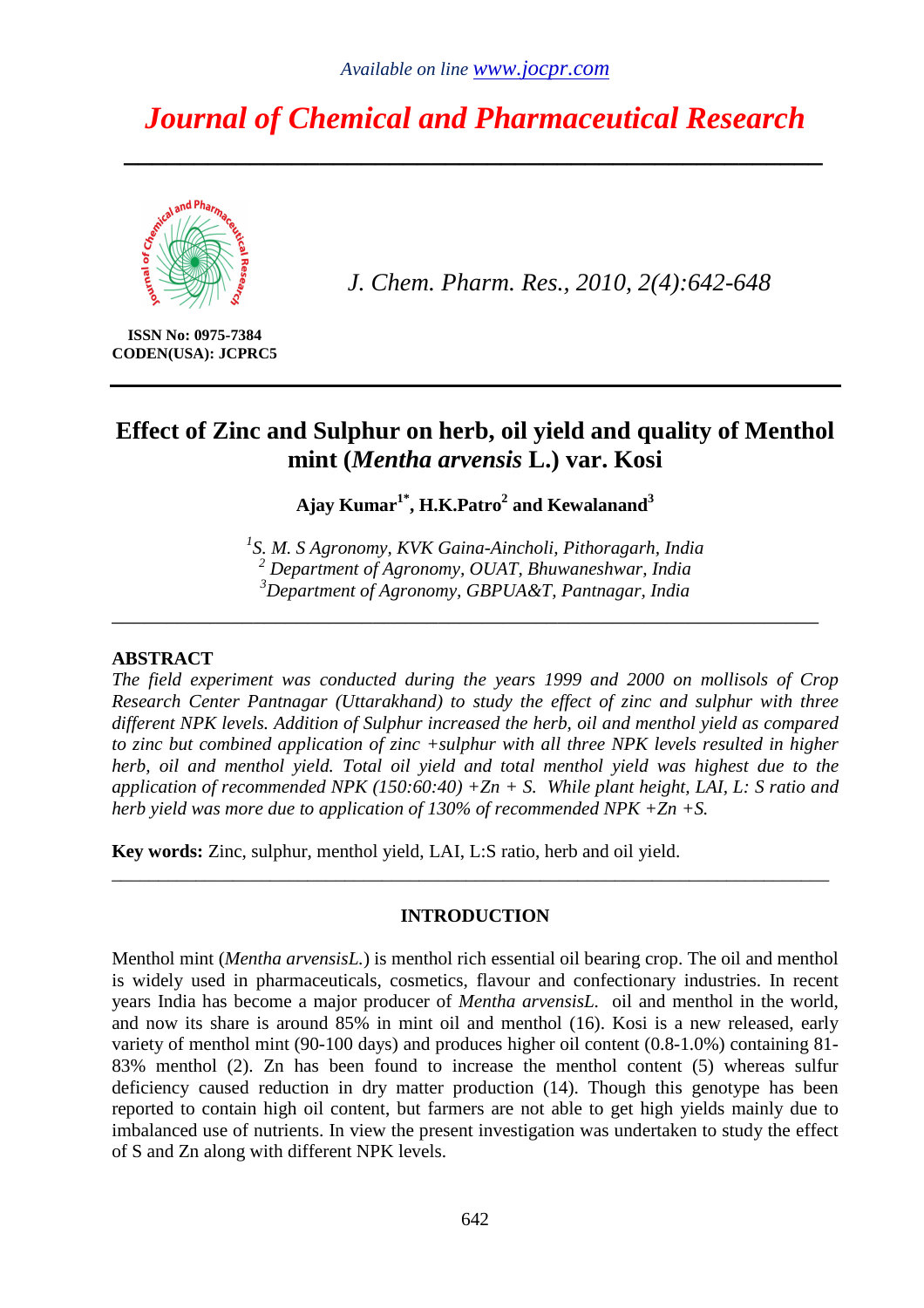# **MATERIALS AND METHODS**

*\_\_\_\_\_\_\_\_\_\_\_\_\_\_\_\_\_\_\_\_\_\_\_\_\_\_\_\_\_\_\_\_\_\_\_\_\_\_\_\_\_\_\_\_\_\_\_\_\_\_\_\_\_\_\_\_\_\_\_\_\_\_\_\_\_\_\_\_\_\_\_\_\_\_\_\_\_*

The field experiment was conducted at the Crop Research Center, G.B.P.U.A&T Pantnagar during the years Feb-Aug in 1999 and 2000 respectively. The experimental field was silty clay loam in texture having the pH of 7.2, medium in available nutrients viz. N (262 kg/ha), P (18.23 kg/ha), K (165.2 kg/ha), S (16.90 kg/ha) and Zn (1.88 kg/ha). The C.E.C of the soil was 26.5 centimole/kg and Organic carbon content was 0.55%. The experiment was laid out in Randomized Block Design having three levels of N.P.K viz. 70%of the recommended N.P.K, recommended N.P.K (150:60:40) and 130 % of recommended N.P.K. along with sulphur (20kg/ha), zinc (5.625 kg/ha applied through  $ZnSO<sub>4</sub>$ .7H<sub>2</sub>O @ 25 kg/ha) and zinc plus sulphur (@ 25 kg  $ZnSO_4$ .7H<sub>2</sub>O / ha and 20 kg  $S/ha$ ) including one control (13 treatments). Nitrogen was applied in 4 equal split doses at planting, 50 days after planting, just after first harvest, and 35 day after first harvest. The whole amount of P, K, S, and Zn was applied as basal before the planting. The amount of sulphur supplied by  $Zn SO<sub>4</sub>$  was corrected by applying uniform dose of gypsum to all the plots including control. The suckers of menthol mint were planted on Feb<sup>th</sup> 5 and  $10<sup>th</sup>$  during 1999 and 2000 in end to end fashion 4 cm deep in furrows opened at 45 cm apart. The harvesting was done twice at 112 days and 172 days after planting during both the years. The oil in the fresh herbage was extracted through hydro stem distillation using Clevenger's apparatus. The chemical composition of oil samples was estimated by using Nucon 5700 (GC) with capillary injector, Capillary column and thermal conductivity detector.

## **RESULTS AND DISCUSSION**

### **Growth and Yield**

Application of sulphur, zinc and zinc + sulphur increased plant height, leaf area index (LAI) and leaf to stem ratio with all three NPK levels during both harvest in the years 1999 and 2000. The highest plant height, LAI and leaf to stem ratio were observed in treatment S+Zn with 130 % of recommended NPK level which was significantly higher as compared to 70 % of recommended NPK levels with S, Zn, and Zn+S ( Table-1).

Zinc has been found to involve in photosynthesis and saccharide metabolism, and protein synthesis. It has been reported (9), that zinc deficiency retards the activity of photosynthetic enzymes such as carbonic anhydrase, ribulose1-5bisphosphate carboxylase/oxygenase, and fructose 1-6 bisphosphate. Whereas sulfur, deficiency causes a strong shift in the balance between the soluble and insoluble nitrogen towards the soluble fraction (mainly glutamine and asparagine). Sulfur deficiency is characterized by arginine and amide accumulation, as protein synthesis is arrested (4). Thus due to better availability of zinc and sulfur, the activities of various enzyme were enhanced causing more protein synthesis, this led to increase in various growth parameters such as plant height, leaf area index, and leaf to stem ratio, ultimately resulting in higher herbage yield.

The herbage and essential oil yield were significantly influenced by NPK levels alone or with zinc, sulfur, or zinc  $+$  sulfur (Table-2). The higher crop growth with application of 130% of NPK +Zn+S resulted in higher herbage yield at first harvest (265.2 and 248.7 q/ha) and at second harvest (379.4 and 376.7 q/ha) over the other NPK levels, alone or with zinc, sulfur or zinc+sulfur in the year 1999 and 2000 respectively. This increase in herbage yield was due to increase in various growth parameters during both the years. The increased supply of nutrients in this treatment enhanced leaf area for sufficient photosynthetic surface which in turn facilitated the crop for more vegetative growth and secondary metabolites accumulation. Similar increase in herbage yield of *Mentha arvensis* L. due to application of 80-140 kg N, 40-60 kg  $P_2O_5$  and 20-40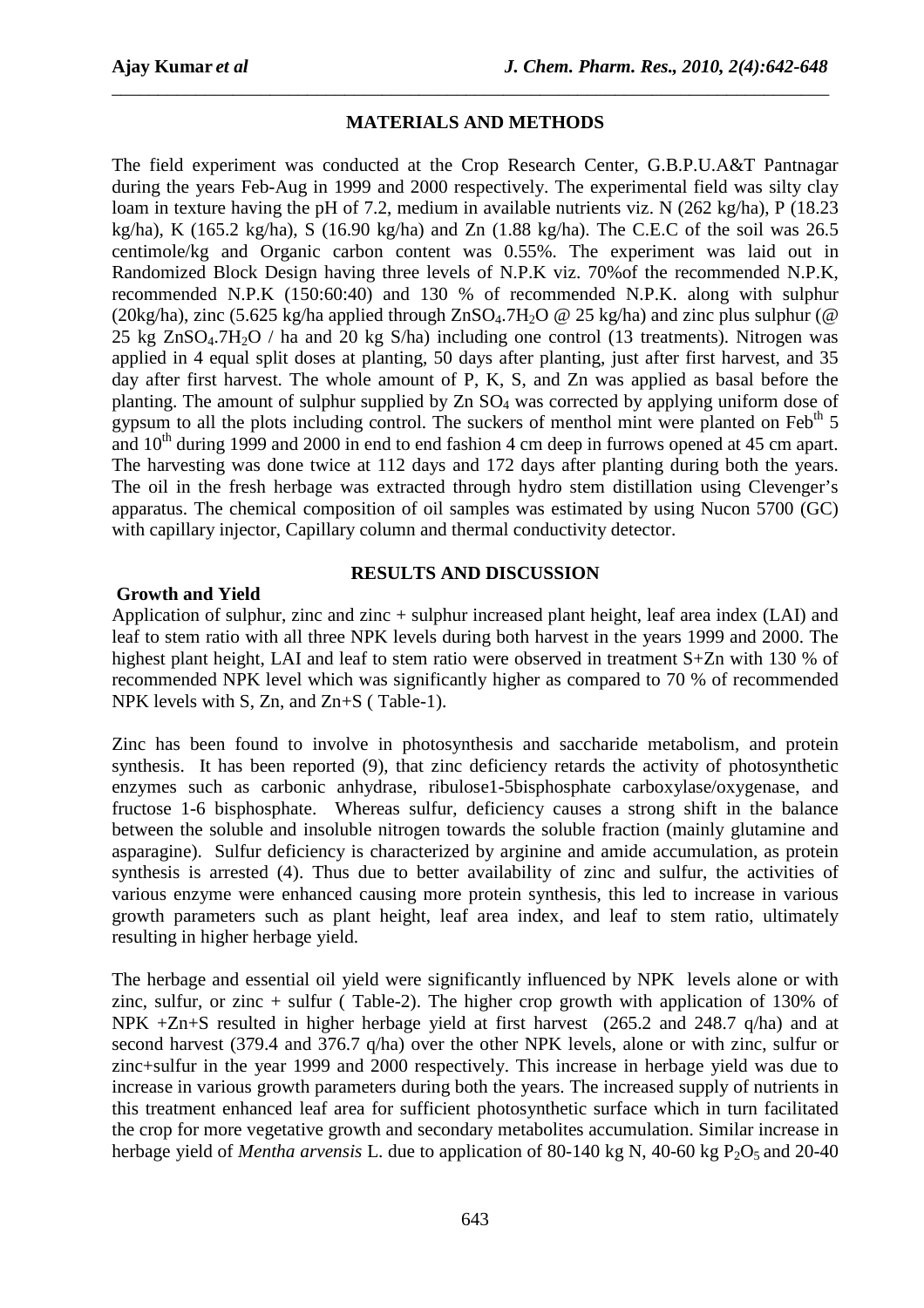kg K2O/ha (5); 150 kg N, 35.2 kg P and 50.4 kg K/ha (3), and 200 kg N, 24 kg P and 50 kg K/ha (12) in different menthol mint genotypes has been reported from different parts of the country.

*\_\_\_\_\_\_\_\_\_\_\_\_\_\_\_\_\_\_\_\_\_\_\_\_\_\_\_\_\_\_\_\_\_\_\_\_\_\_\_\_\_\_\_\_\_\_\_\_\_\_\_\_\_\_\_\_\_\_\_\_\_\_\_\_\_\_\_\_\_\_\_\_\_\_\_\_\_*

The total herbage yield in both the years was found to be highest due to application of 130% of NPK  $+Zn + S$  followed by 130% of NPK  $+ S$  treatment. This may be because of combined affect of nutrients as sulfur has synergism with nitrogen availability. Thus better utilization of nitrogen under sulfur treatments may have led to more yield. Similarly the sulfur treatment of 9 ppm in *Mentha arvesnsis* L. var. MAS –1 (13), and 20 kg/ha in *Coriandrum sativum* L.(11) has been reported to increase growth parameters, and herbage yield.

Enhancement in total herbage yield due to zinc application along with various NPK levels was also observed to be significant. In the year 1999 the treatment 130% of NPK+Zn, recorded significantly higher herbage yield over the treatments 70% of NPK alone or along with Zn, S or Zn+S and recommended NPK level alone or with Zn. While in the year 2000 the treatment 130 % of NPK+Zn, recorded significantly higher herbage yield over the treatments 70% of NPK alone or along with Zn, S or Zn+S and recommended NPK level. This may be due to the involvement of zinc in enhancing photosynthetic enzyme activity thereby more photosynthate production leading to increased growth and yield of mint plant. Similar results were also obtained by (1,6,8) from different parts of the country.

The phenomenon of response of mint to fertility levels with zinc sulfur, or zinc+sulfur is understandable as balanced fertility levels along with important secondary and micronutrient application promoted proper growth and development of crop resulting in higher growth parameters which contributed for enhancement in yield.No application of nutrients (control) resulted in drastic reduction in total herbage yield which was 104.7 and 132.7 percentage less compared to highest NPK levels in the year 1999 and 2000 respectively.

## **Oil and Menthol Yield**

The highest total oil yield 439.1 and 446.9 l/ha was obtained due to the application of recommended NPK levels+Zn+S during both the years ( Table-3). Since nitrogen and sulfur play an important role in enhancing the carbohydrate and protein synthesis, potassium to enhance the translocation and proper utilization of amino acids in to protein synthesis (15) and zinc by way of its action as activator of various enzymes involved in essential oil synthesis, the combined effect of the sufficient availability of these input factor might have led to higher essential oil content in plants resulting in higher essential oil yield in both the years. The increase in oil yield has been reported with increase in NPK level alone or with S or Zn in the past (for NPK :7 ;for sulfur :15; for zinc : 14,16).

In the present investigation the total menthol yield was found to be more during 1999 compared to 2000 (Table-3).In both the years highest menthol yield was recorded in the treatment, recommended NPK+Zn+S followed by the treatment recommended NPK+Zn. The treatment recommended NPK+Zn+S resulted in significant increase in menthol yield over 70% of recommended NPK alone or with Zn, S or Zn + S, recommended NPK+Zn+S,130% of recommended NPK and control treatments during both the years. Control treatment resulted in 176.2%to 214.3% reduction in menthol yield over highest value obtained with recommended NPK+Zn+S treatment. It was mainly because of significantly less essential oil content and yield in control treatment. In the present investigation higher menthol percentage in essential oil due to  $NPK + Zn$  or  $Zn + S$  can be seen in light of the effect of nitrogen and sulfur on increased protein and carbohydrate synthesis in leaves, which served as respiratory substances and maintain reducing condition in the oil producing cells where enzymes responsible for the conversion of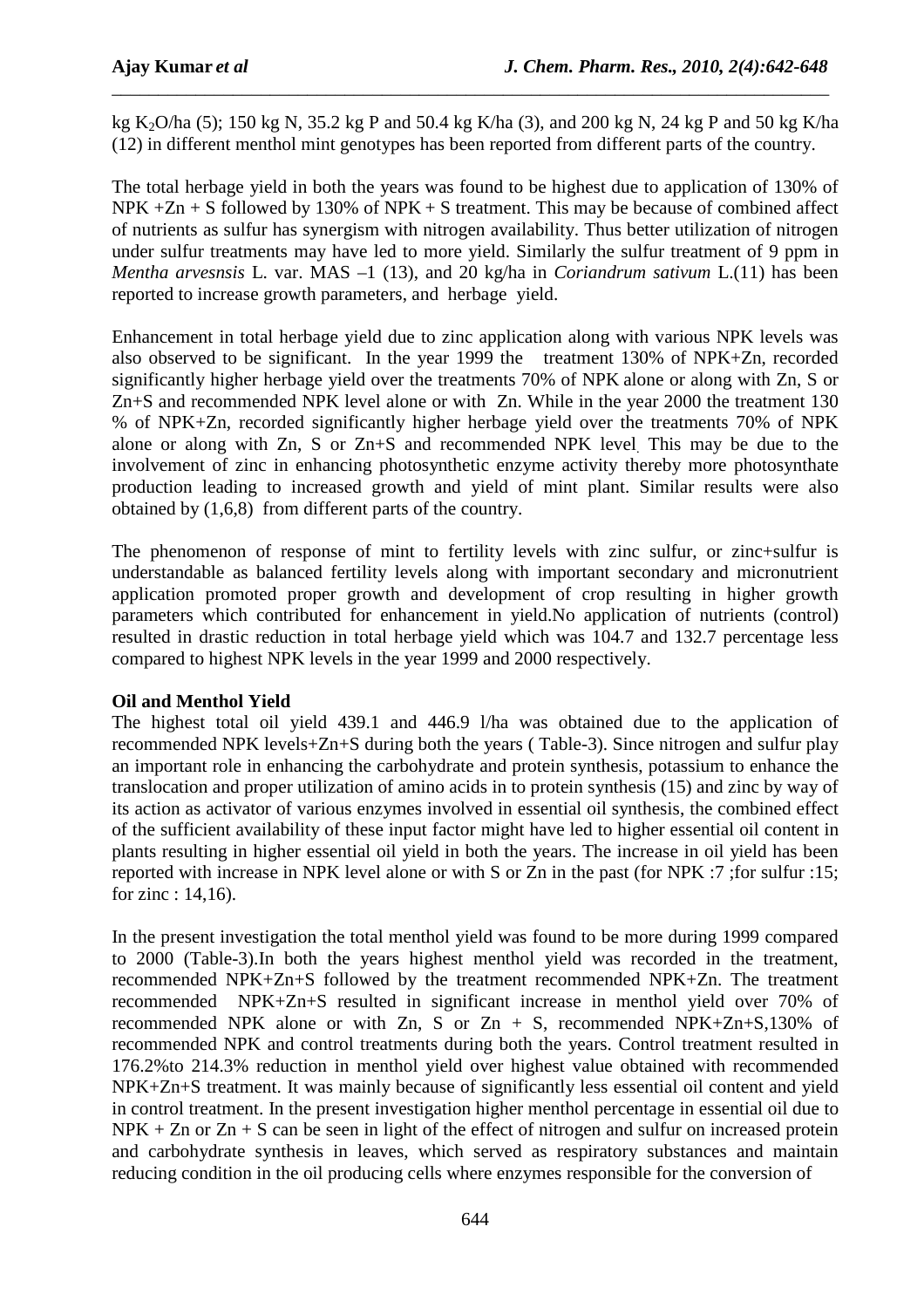|                                     | TWOLY I OFOTHER PREMIIVED OF HE WELFILMS THEY ELODE WO INTERVIEW OF BILLY WILL DEEPING TO VEHICLE.<br><b>Plant Height (cm)</b> |        |       |        |       |        | <b>Leaf Area Index</b> |        | Leaf : Stem Ratio |        |       |             |
|-------------------------------------|--------------------------------------------------------------------------------------------------------------------------------|--------|-------|--------|-------|--------|------------------------|--------|-------------------|--------|-------|-------------|
| <b>Treatments</b>                   |                                                                                                                                | 1999   |       | 2000   |       | 1999   |                        | 2000   |                   | 1999   |       | <b>2000</b> |
|                                     | $H-I$                                                                                                                          | $H-II$ | $H-I$ | $H-II$ | $H-I$ | $H-II$ | $H-I$                  | $H-II$ | $H-I$             | $H-II$ | $H-I$ | $H-II$      |
| 70% of Recommended N.P.K.           | 48.9                                                                                                                           | 68.2   | 50.9  | 63.3   | 3.20  | 4.38   | 3.61                   | 4.14   | 1.05              | 0.63   | 1.06  | 0.57        |
| 70% of Recommended N.P.K. +Zn       | 54.3                                                                                                                           | 69.6   | 51.5  | 64.7   | 3.69  | 4.69   | 3.69                   | 4.18   | 1.07              | 0.65   | 1.07  | 0.57        |
| 70% of Recommended N.P.K. $+S$      | 62.5                                                                                                                           | 71.6   | 54.9  | 67.0   | 3.89  | 4.96   | 3.83                   | 4.29   | 1.09              | 0.69   | 1.11  | 0.63        |
| 70% of Recommended N.P.K. $+Zn +S$  | 64.4                                                                                                                           | 74.2   | 58.9  | 68.3   | 4.26  | 5.10   | 4.51                   | 4.43   | 1.12              | 0.72   | 1.15  | 0.65        |
| Recommended N.P.K.(150:60:40 kg/ha) | 66.2                                                                                                                           | 75.1   | 63.5  | 68.7   | 4.27  | 5.24   | 4.62                   | 5.03   | 1.14              | 0.75   | 1.18  | 0.74        |
| Recommended N.P.K. $+ Zn$           | 72.1                                                                                                                           | 75.6   | 67.0  | 69.0   | 5.15  | 5.64   | 4.66                   | 5.07   | 1.19              | 0.76   | 1.19  | 0.76        |
| Recommended N.P.K. $+S$             | 72.6                                                                                                                           | 76.8   | 69.4  | 70.0   | 5.17  | 5.69   | 5.09                   | 5.16   | 1.20              | 0.79   | 1.23  | 0.78        |
| Recommended N.P.K. $+Zn +S$         | 76.3                                                                                                                           | 79.5   | 69.8  | 73.9   | 5.27  | 5.80   | 5.44                   | 5.43   | 1.26              | 0.84   | 1.30  | 0.79        |
| 130% of Recommended N.P.K.          | 78.4                                                                                                                           | 82.6   | 69.1  | 73.8   | 5.49  | 6.10   | 6.04                   | 5.97   | 1.24              | 0.83   | 1.36  | 0.89        |
| 130% of Recommended N.P.K. + Zn     | 79.3                                                                                                                           | 79.5   | 74.9  | 78.9   | 5.69  | 6.34   | 6.03                   | 6.04   | 1.26              | 0.84   | 1.42  | 0.89        |
| 130% of Recommended N.P.K. +S       | 80.4                                                                                                                           | 83.7   | 75.1  | 81.5   | 6.05  | 6.35   | 6.20                   | 6.19   | 1.29              | 0.85   | 1.45  | 0.93        |
| 130% of Recommended N.P.K. $+Zn +S$ | 81.9                                                                                                                           | 87.5   | 78.5  | 85.8   | 6.58  | 7.00   | 6.47                   | 6.40   | 1.32              | 0.95   | 1.46  | 0.98        |
| Control                             | 24.5                                                                                                                           | 53.5   | 46.8  | 54.7   | 2.11  | 3.11   | 3.70                   | 3.24   | 0.86              | 0.52   | 0.93  | 0.51        |
| S.Em                                | 4.8                                                                                                                            | 3.9    | 3.1   | 3.3    | 0.06  | 0.28   | 0.07                   | 0.06   | 0.07              | 0.05   | 0.05  | 0.03        |
| CD(5%)                              | 13.9                                                                                                                           | 11.5   | 9.0   | 9.5    | 0.17  | 0.81   | 0.21                   | 0.18   | 0.21              | 0.15   | 0.11  | 0.08        |

*\_\_\_\_\_\_\_\_\_\_\_\_\_\_\_\_\_\_\_\_\_\_\_\_\_\_\_\_\_\_\_\_\_\_\_\_\_\_\_\_\_\_\_\_\_\_\_\_\_\_\_\_\_\_\_\_\_\_\_\_\_\_\_\_\_\_\_\_\_\_\_\_\_\_\_\_\_*

|                                                                                                               |                   |                |                      |                                                         | Plant Height (cm) |                |       |                | Table-1 Growth parameters of <i>M arvensis</i> var. Kosi as influenced by zinc and sulphur treatments<br><b>Leaf Area Index</b> |        |                  |                              | <b>Leaf: Stem Ratio</b> |                |  |
|---------------------------------------------------------------------------------------------------------------|-------------------|----------------|----------------------|---------------------------------------------------------|-------------------|----------------|-------|----------------|---------------------------------------------------------------------------------------------------------------------------------|--------|------------------|------------------------------|-------------------------|----------------|--|
|                                                                                                               | <b>Treatments</b> |                |                      | 1999                                                    |                   | 2000           |       | 1999           |                                                                                                                                 | 2000   |                  | 1999                         |                         | 2000           |  |
|                                                                                                               |                   |                | $H-I$                | $H - II$                                                | $H-I$             | $H-II$         | $H-I$ | $H-II$         | $H-I$                                                                                                                           | $H-II$ | $H-I$            | $H-II$                       | $H-I$                   | $H-II$         |  |
| 70% of Recommended N.P.K.                                                                                     |                   |                | 48.9                 | 68.2                                                    | 50.9              | 63.3           | 3.20  | 4.38           | 3.61                                                                                                                            | 4.14   |                  | 0.57<br>1.05<br>0.63<br>1.06 |                         |                |  |
| 70% of Recommended N.P.K. +Zn                                                                                 |                   |                | 54.3                 | 69.6                                                    | 51.5              | 64.7           | 3.69  | 4.69           | 3.69                                                                                                                            | 4.18   | 1.07             | 0.65                         | 1.07                    | 0.57           |  |
| 70% of Recommended N.P.K. +S                                                                                  |                   |                | 62.5                 | 71.6                                                    | 54.9              | 67.0           | 3.89  | 4.96           | 3.83                                                                                                                            | 4.29   | 1.09             | 0.69                         | 1.11                    | 0.63           |  |
| 70% of Recommended N.P.K. +Zn +S                                                                              |                   |                | 64.4                 | 74.2                                                    | 58.9              | 68.3           | 4.26  | 5.10           | 4.51                                                                                                                            | 4.43   | 1.12             | 0.72                         | 1.15                    | 0.65           |  |
| Recommended N.P.K.(150:60:40 kg/ha)                                                                           |                   |                | 66.2                 | 75.1                                                    | 63.5              | 68.7           | 4.27  | 5.24           | 4.62                                                                                                                            | 5.03   | 1.14             | 0.75                         | 1.18                    | 0.74           |  |
| Recommended N.P.K. + Zn                                                                                       |                   |                | 72.1                 | 75.6                                                    | 67.0              | 69.0           | 5.15  | 5.64           | 4.66                                                                                                                            | 5.07   | 1.19             | 0.76                         | 1.19                    | 0.76           |  |
| Recommended N.P.K. +S                                                                                         |                   |                | 72.6                 | 76.8                                                    | 69.4              | 70.0           | 5.17  | 5.69           | 5.09                                                                                                                            | 5.16   | 1.20             | 0.79                         | 1.23                    | 0.78           |  |
| Recommended N.P.K. +Zn +S                                                                                     |                   |                | 76.3                 | 79.5                                                    | 69.8              | 73.9           | 5.27  | 5.80           | 5.44                                                                                                                            | 5.43   | 1.26             | 0.84                         | 1.30                    | 0.79           |  |
| 130% of Recommended N.P.K.                                                                                    |                   |                | 78.4                 | 82.6                                                    | 69.1              | 73.8           | 5.49  | 6.10           | 6.04                                                                                                                            | 5.97   | 1.24             | 0.83                         | 1.36                    | 0.89           |  |
| 130% of Recommended N.P.K. + Zn                                                                               |                   |                | 79.3                 | 79.5                                                    | 74.9              | 78.9           | 5.69  | 6.34           | 6.03                                                                                                                            | 6.04   | 1.26             | 0.84                         | 1.42                    | 0.89           |  |
| 130% of Recommended N.P.K. +S                                                                                 |                   |                | 80.4                 | 83.7                                                    | 75.1              | 81.5           | 6.05  | 6.35           | 6.20                                                                                                                            | 6.19   | 1.29             | 0.85                         | 1.45                    | 0.93           |  |
| 130% of Recommended N.P.K. +Zn +S                                                                             |                   |                | 81.9                 | 87.5                                                    | 78.5              | 85.8           | 6.58  | 7.00           | 6.47                                                                                                                            | 6.40   | 1.32             | 0.95                         | 1.46                    | 0.98           |  |
| Control                                                                                                       |                   |                | $\overline{24.5}$    | $\overline{53.5}$                                       | 46.8              | 54.7           | 2.11  | 3.11           | 3.70                                                                                                                            | 3.24   | 0.86             | 0.52                         | 0.93                    | 0.51           |  |
| S.Em                                                                                                          |                   |                | 4.8                  | $\overline{3.9}$                                        | 3.1               | 3.3            | 0.06  | 0.28           | 0.07                                                                                                                            | 0.06   | 0.07             | 0.05                         | 0.05                    | 0.03           |  |
| CD(5%)                                                                                                        |                   |                | 13.9                 | 11.5<br>H-I is first harvest and H-II is second harvest | 9.0               | 9.5            | 0.17  | 0.81           | 0.21                                                                                                                            | 0.18   | 0.21             | 0.15                         | 0.11                    | 0.08           |  |
| Table 2: Herbage and essential oil yield of M arvensis var. Kosi as influenced by zinc and sulphur treatments |                   |                |                      |                                                         |                   |                |       |                |                                                                                                                                 |        |                  |                              |                         |                |  |
| <b>Treatments</b>                                                                                             |                   |                | Herbage yield (q/ha) |                                                         |                   |                |       |                |                                                                                                                                 |        | Oil vield (l/ha) |                              |                         |                |  |
|                                                                                                               |                   | 1999           |                      |                                                         | 2000              |                |       |                | 1999                                                                                                                            |        |                  |                              | 2000                    |                |  |
|                                                                                                               | $H-I$             | $H-II$         | <b>Total</b>         | $H-I$                                                   | $H-II$            | <b>Total</b>   |       | $H-I$          | $H-II$                                                                                                                          |        | <b>Total</b>     | $H-I$                        | $H-II$                  | <b>Total</b>   |  |
| 70% of Recom. N.P.K                                                                                           | 192.6             | 245.2          | 422.7                | 150.0                                                   | 200.0             | 350.0          |       | 144.5          | 144.8                                                                                                                           |        | 289.3            | 112.1                        | 124.0                   | 236.1          |  |
| $T-1$ +Zn                                                                                                     | 208.7             | 270.7          | 479.4                | 162.5                                                   | 220.0             | 382.5          |       | 177.3          | 177.7                                                                                                                           |        | 355.1            | 136.5                        | 154.0                   | 290.5          |  |
| $T-1+S$                                                                                                       | 208.2             | 287.5          | 495.7                | 164.6                                                   | 241.7             | 406.2          |       | 167.2          | 187.4                                                                                                                           |        | 354.7            | 131.6                        | 162.6                   | 294.3          |  |
|                                                                                                               | 224.2             | 295.4          | 518.6                | 166.7                                                   | 275.0             | 441.7          |       | 183.6          | 194.1                                                                                                                           |        | 377.6            | 137.8                        | 187.8                   | 325.7          |  |
| $T-1+Zn+S$<br>Recommended N.P.K                                                                               | 227.1             | 291.5          | 518.6                | 195.0                                                   | 265.8             | 460.8          |       | 186.8          | 188.3                                                                                                                           |        | 375.5            | 163.8                        | 180.8                   | 344.6          |  |
| $T-5+Zn$<br>$T-5+S$                                                                                           | 236.1<br>230.8    | 312.6<br>334.3 | 548.3<br>561.8       | 213.7<br>228.3                                          | 283.3<br>298.3    | 497.1<br>526.6 |       | 203.4<br>189.1 | 216.9<br>218.9                                                                                                                  |        | 420.4<br>408.0   | 206.7<br>200.9               | 213.3<br>217.8          | 420.0<br>418.7 |  |
| $T-5+Zn+S$                                                                                                    | 260.5             | 338.3          | 598.8                | 239.2                                                   | 310.8             | 550.0          |       | 216.2          | 223.4                                                                                                                           |        | 439.1            | 216.9                        | 230.0                   | 446.9          |  |
| 130% of Recom. N.P.K                                                                                          | 234.2             | 336.1          | 570.2                | 216.7                                                   | 315.0             | 531.7          |       | 180.0          | 192.1                                                                                                                           |        | 372.1            | 166.2                        | 180.5                   | 346.7          |  |
| $T-9+Zn$                                                                                                      | 249.7             | 342.5          | 592.2                | 234.2                                                   | 335.8             | 570.0          |       | 198.1          | 207.4                                                                                                                           |        | 405.6            | 189                          | 214.9                   | 403.9          |  |
| $T-9+S$                                                                                                       | 256.2             | 375.4          | 631.7                | 240.4                                                   | 356.7             | 597.1          |       | 201.9          | 226.1                                                                                                                           |        | 428.1            | 189.2                        | 218.6                   | 407.8          |  |
| $T-9+Zn+S$                                                                                                    | 265.2             | 379.4          | 644.5                | 248.7                                                   | 376.7             | 625.4          |       | 209.2          | 227.4                                                                                                                           |        | 436.6            | 196.0                        | 237.3                   | 433.3          |  |
| Control                                                                                                       | 144.8             | 170.0          | 314.8                | 102.1                                                   | 166.7             | 268.7          |       | 87.9           | 79.8                                                                                                                            |        | 167.7            | 68.7                         | 80.0                    | 148.7          |  |
| S.Em                                                                                                          | 9.0               | 11.7           | 14.2                 | 18.5<br>54.0                                            | 30.1              | 28.1           |       | 11.1           | 8.3                                                                                                                             |        | 11.8             | 16.1                         | 19.9                    |                |  |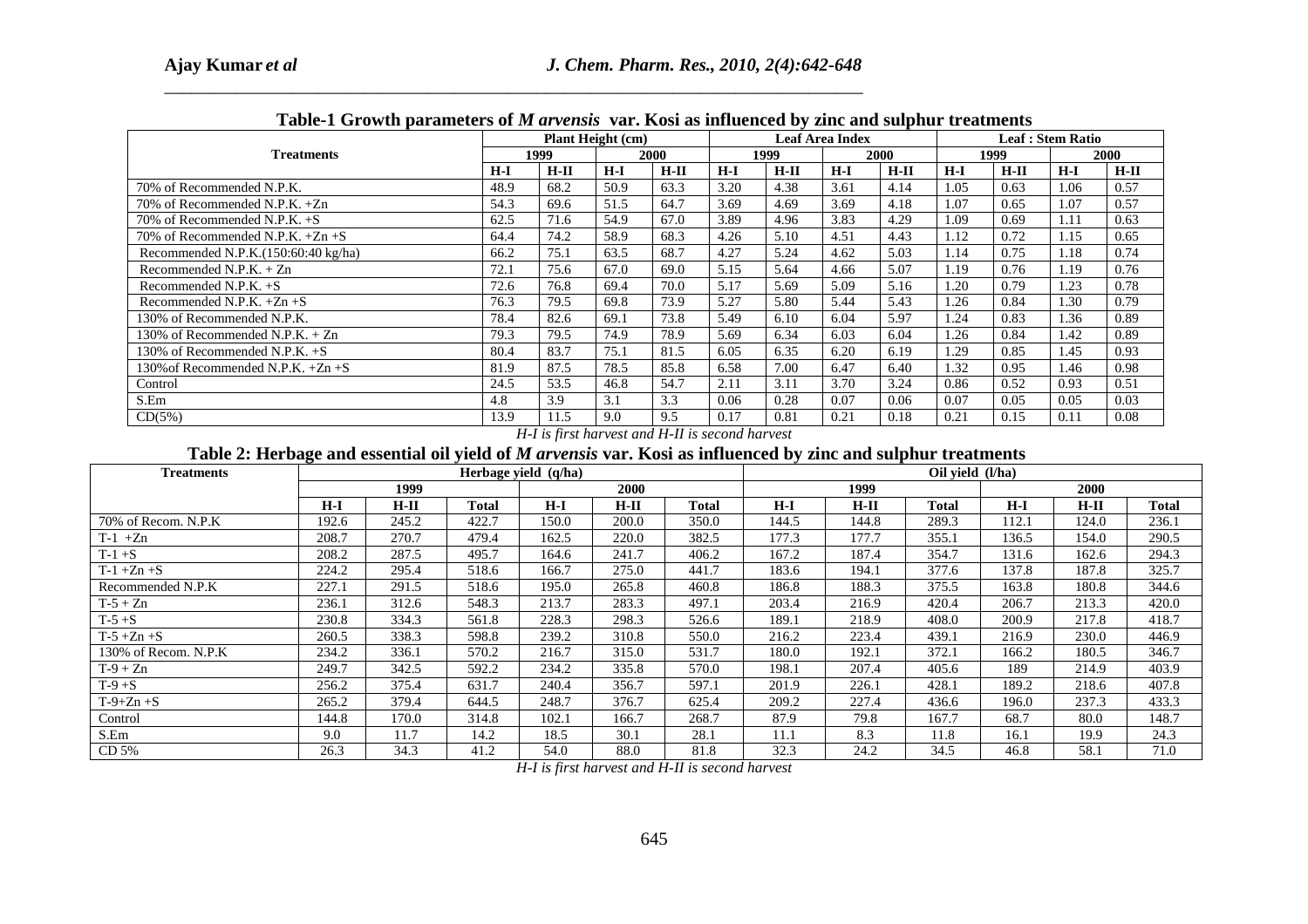| <b>Treatments</b>    |                                 |        |                   | treatments | Menthol Content (%)    |                        |           | <b>Total Menthol Yield</b> |                    | Net Return§ (Rs/ha) |                |                |
|----------------------|---------------------------------|--------|-------------------|------------|------------------------|------------------------|-----------|----------------------------|--------------------|---------------------|----------------|----------------|
|                      | Oil Content (%)<br>1999<br>2000 |        |                   |            | 1999                   |                        |           | 2000                       | $(H-I+H-II)$ kg/ha |                     | 1999           | 2000           |
|                      | $H-I$                           | $H-II$ | $H-I$             | $H-II$     | $H-I$                  | $H-II$                 | $H-I$     | $H-II$                     | 1999               | 2000                |                |                |
| 70% of Recom. N.P.K  | 0.75                            | 0.59   | 0.75              | 0.62       | 80.16                  | 81.08                  | 79.18     | 79.28                      | 236.7              | 177.5               | 45573          | 29613          |
| $T-1$ +Zn            | 0.85                            | 0.66   | 0.84              | 0.70       | 82.05                  | 83.61                  | 82.54     | 81.12                      | 293.5              | 223.5               | 59878          | 40498          |
| $T-1+S$              | $\overline{0.80}$               | 0.65   | $\overline{0.80}$ | 0.67       | 80.50                  | 83.47                  | 79.68     | 79.04                      | 290.4              | 208.9               | 59838          | 41718          |
| $T-1+Zn+S$           | 0.82                            | 0.66   | 0.83              | 0.68       | 82.24                  | 83.55                  | 81.96     | 79.32                      | 312.4              | 222.3               | 64490          | 48920          |
| Recommended N.P.K    | 0.82                            | 0.65   | 0.84              | 0.68       | 80.21                  | 82.95                  | 80.40     | 79.0                       | 302.7              | 261.1               | 64638          | 55368          |
| $T-5+Zn$             | 0.86                            | 0.69   | 0.97              | 0.75       | 81.06                  | 85.00                  | 83.27     | 81.21                      | 347.3              | 319.8               | 74270          | 74120          |
| $T-5+S$              | 0.82                            | 0.65   | 0.88              | 0.73       | 80.25                  | 81.30                  | 80.61     | 78.50                      | 330.4              | 309.7               | 71500          | 74710          |
| $T-5+Zn+S$           | 0.83                            | 0.66   | 0.91              | 0.74       | 79.98                  | 83.67                  | 80.85     | 78.67                      | 357.3              | 326.0               | 77998          | 80338          |
| 130% of Recom. N.P.K | 0.77                            | 0.57   | 0.77              | 0.57       | 80.18                  | 82.94                  | 78.68     | 77.15                      | 304.7              | 258.9               | 63343          | 55723          |
| $T-9+Zn$             | 0.79                            | 0.61   | 0.81              | 0.64       | 79.71                  | 83.74                  | 78.93     | 79.19                      | 328.3              | 298.8               | 70380          | 69870          |
| $T-9+S$              | 0.79                            | 0.60   | 0.79              | 0.61       | 78.25                  | 80.78                  | 78.42     | 77.44                      | 343.9              | 294.9               | 75493          | 69403          |
| $T-9+Zn+S$           | 0.79                            | 0.60   | 0.79              | 0.63       | 78.21                  | 79.90                  | 77.08     | 77.88                      | 345.6              | 303.7               | 76935          | 75945          |
| Control              | 0.61                            | 0.47   | 0.67              | 0.48       | 79.37                  | 75.10                  | 75.96     | 75.03                      | 129.3              | 103.7               | 19733          | 14033          |
| S.Em                 | $0.01\,$                        | 0.01   | 0.04              | 0.04       | 2.74                   | 2.07                   | 3.02      | 2.99                       | 12.3               | 10.3                | $\sim$         | $\sim$         |
| $CD\%$               | 0.03                            | 0.03   | 0.11              | 0.13       | $\overline{\text{NS}}$ | $\overline{\text{NS}}$ | <b>NS</b> | $\overline{\text{NS}}$     | 36.0               | 30.2                | $\blacksquare$ | $\blacksquare$ |
|                      |                                 |        |                   |            |                        |                        |           |                            |                    |                     |                |                |
|                      |                                 |        |                   |            |                        |                        |           |                            |                    |                     |                |                |
|                      |                                 |        |                   |            |                        |                        |           |                            |                    |                     |                |                |
|                      |                                 |        |                   |            |                        |                        |           |                            |                    |                     |                |                |
|                      |                                 |        |                   |            |                        |                        |           |                            |                    |                     |                |                |
|                      |                                 |        |                   |            |                        |                        |           |                            |                    |                     |                |                |
|                      |                                 |        |                   |            | 646                    |                        |           |                            |                    |                     |                |                |

*\_\_\_\_\_\_\_\_\_\_\_\_\_\_\_\_\_\_\_\_\_\_\_\_\_\_\_\_\_\_\_\_\_\_\_\_\_\_\_\_\_\_\_\_\_\_\_\_\_\_\_\_\_\_\_\_\_\_\_\_\_\_\_\_\_\_\_\_\_\_\_\_\_\_\_\_\_*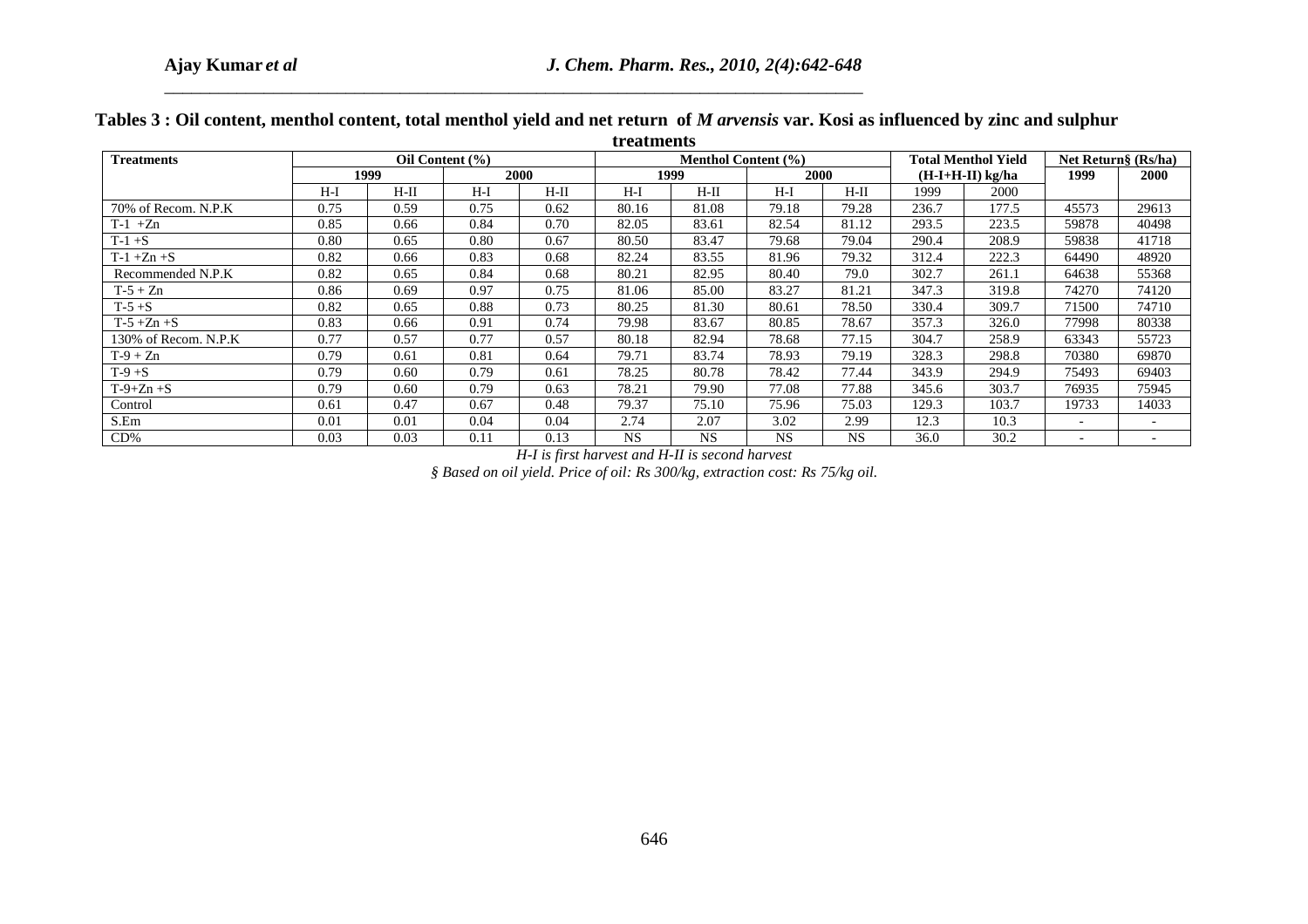presynthesized l-menthone to l-menthol are more active. The enzyme menthol dehydrogenase, which catalyses the NADPH dependent reduction of l-menthone to l-menthol (10), seems to be more synthesized or assembled in higher quantities in plants supplied with recommended NPK+Zn indicating the enzyme activation by addition of Zn. As such fertility levels beyond recommended NPK might have retarded the rate of reduction of menthone to menthol (enzyme deactivation) and increased the rate of esterification of menthol to menthyl acetate (enzyme activation), leading to decrease in menthol percentage (3).

*\_\_\_\_\_\_\_\_\_\_\_\_\_\_\_\_\_\_\_\_\_\_\_\_\_\_\_\_\_\_\_\_\_\_\_\_\_\_\_\_\_\_\_\_\_\_\_\_\_\_\_\_\_\_\_\_\_\_\_\_\_\_\_\_\_\_\_\_\_\_\_\_\_\_\_\_\_*

### **Economics:**

Application of Zn, S or Zn +S with different NPK levels enhanced the net return compared to fertility levels alone ( Table-3). Addition of Zn during both the years and S during 2000 along with recommended NPK gave more net return compared to their addition with 130% of recommended NPK. Recommended NPK along with Zn +S gave highest net return (77998 and 80338) followed by130% of NPK along with Zn+S compared to remaining treatments during both to years.

### **Future Research Need**

To increase the oil and menthol content in *M arvensis*, critical time of nutrient uptake and its correlation with oil and menthol content should be determined. By knowing the right concentration of applied micronutrients oil and menthol yield could be increased.

### **REFERENCES**

[1] Duraisamy, P.; Mari, A.K.; Sampath, V. **1990**. Effect of foliar feeding of micronutrients on bergaomot mint (*Mentha citrata* Ehrh). *Madras Agricultural Journal*. 77 : 1, 41-43.

[2] J.M.A.P.S **1999** Market trends in production, price, export, import etc. *Current Research on Medicinal and Aromatic Plants* 21(1) :96-100

[3] Kothari, S.K.; Singh, V.; Singh, K. **1987**. Effect of rates and methods of P application on herb and oil yields and nutrient concentrations in Japanese mint. *J. Agric. Sci. Camb*. 108, 691- 693

[4] Leuslek, Thomas; Saito, K. **1999**. Sulfate Transport and assimilation in plants. *Plant physiology,* Vol. 120, 637-643..

[5] Mishra, A. **1992**. Effect of Zn stress in Japanese mint as related to growth photosynthesis, chlorophyll content and secondary plant products- the mono terpenes. *Photosynthetica*.26;2,225- 234.

[6] Misra, A and Sharma, S. **1991**. Critical Zn concentration for essential oil yield and menthol concentration of Japanese mint. *Fertilizer Research.* 1991, 29 : 3, 261-265.

[7] Mukesh Kumar **1996**. Studies on nitrogen nutrition and row spacing in Chinese mint ( *Mentha arvensis* L.) MSc. Theses submitted to G.B.Pant University of Agriculture and Technology Pantnagar

[8] Muni, Ram; Dasa Ram,; Sushil Kumar,; Ram, M.; Ram, D.; Kumar, S. **1996**. Response of Japanese mint to Zn and Fe at different fertility gradients and method of micronutrient application in sandy loam soil. *J. of Medicinal & Aromatic plant sciences*. 18 : 2, 274-275.

[9] Okhi. K. **1976**. Effect of zinc nutrition on photosynthesis and carbonic anhydrase activity in cotton. *Physiol Plant* 38:300-304